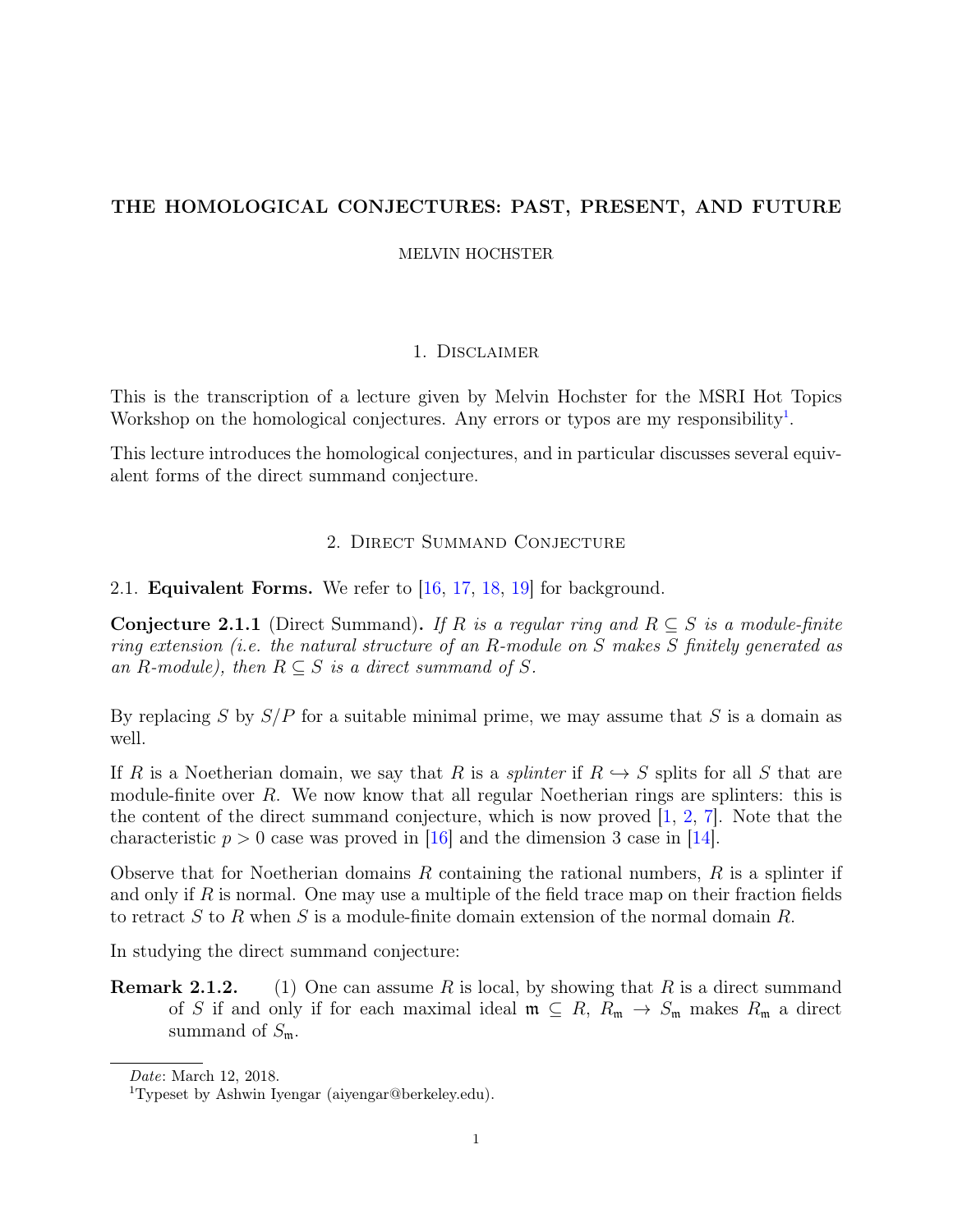(2) Now assume R is local. One can assume R is complete as well, by showing that R is a direct summand of S if and only if  $\widehat{R} \to S \otimes_R \widehat{R}$  makes  $\widehat{R}$  into a direct summand of  $S \otimes_R \widehat{R}$ , where

$$
\widehat{R} = \varprojlim_n R/\mathfrak{m}_R^n
$$

is the completion of  $R$  along its maximal ideal.

Using the assumptions in [2.1.2,](#page-0-1) assume that  $R$  is a complete regular local ring. Then we may state the direct summand conjecture in the following equivalent way:

Conjecture 2.1.3 (Direct Summand, 2nd version). Suppose R is a complete regular local ring. Let S be a module-finite extension of R. Then for any regular system of parameters  $x_1, \ldots, x_n$  in R (i.e. dim  $R = n$  and  $\mathfrak{m} = (x_1, \ldots, x_n)$ ) we have

$$
x_1^t \cdots x_n^t \notin (x_1^{t+1}, \ldots, x_n^{t+1})S
$$

for all  $t > 0$ .

We will now give an indication as to the equivalence of these two statements. Let  $E$  denote the local cohomology module  $H_{(x_1,...,x_n)}^n(R)$ , which is also the injective hull of the residue class field K of R. E is the directed union of the cyclic modules  $R/I_{t+1}$  where  $I_{t+1}$  =  $(x_1^{t+1}, \ldots, x_n^{t+1})R$ . Note also that  $x_1^t \cdots x_n^t$  generates the one-dimensional (as a vector space) socle of  $I_{t+1}$ . Then:

$$
E \to E \otimes_R S \text{ injective} \iff \text{Hom}_R(S \otimes_R E, E) \to \text{Hom}_R(E, E) \text{ surjective}
$$
  

$$
\iff \text{Hom}_R(S, \text{Hom}_R(E, E)) \to \text{Hom}(E, E) \text{ surjective}
$$
  

$$
\iff \text{Hom}_R(S, R) \to R \text{ surjective}
$$
  

$$
\iff R \to S \text{ splits.}
$$

Since E is the directed union of the  $R/I_{t+1}$ , the map  $E \to E \otimes_R S$  is injective if and only if all the maps  $R/I_{t+1} \to R/I_{t+1} \otimes_R S \cong S/I_{t+1}S$  are injective, and so for the splitting we need precisely that for all of these maps, the socle generator does not map to 0. This is equivalent to requiring that  $x_1^t \cdots x_n^t$  is not in  $(x_1^{t+1}, \ldots, x_n^{t+1})S$  for all t.

It turns out that the direct summand conjecture is equivalent as well to the following conjecture, known as the "monomial conjecture."

**Conjecture 2.1.4** (Direct Summand, 3rd version). Let  $x_1, \ldots, x_n$  be a system of parameters for an arbitrary Noetherian local ring S of dimension n. Then we have

$$
x_1^t \cdots x_n^t \notin (x_1^{t+1}, \ldots, x_n^{t+1})S
$$

for all  $t > 0$ .

It turns out not to matter whether or not the parameters are also parameters in a regular local subring  $R$  of  $S$  such that  $S$  is module-finite over  $R$ .

A fourth equivalent form of the conjecture goes as follows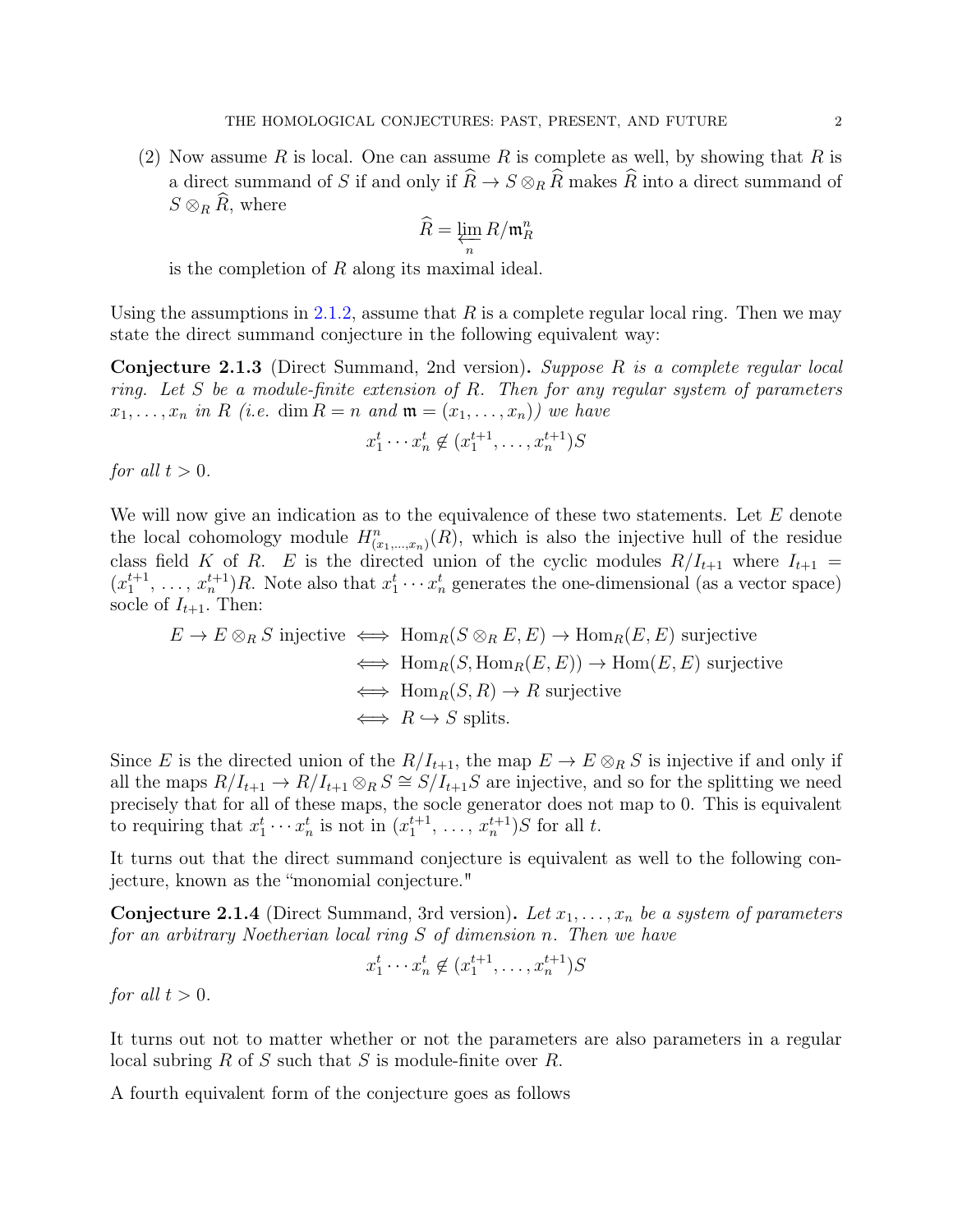**Conjecture 2.1.5** (Direct Summand, 4th version). In a Noetherian ring R, the equation  $x_1^t \cdots x_n^t - \sum_{i=1}^n y_i x_i^{t+1}$  $i_i^{t+1}$  has no solution such that  $(x_1, \ldots, x_n)R$  has height n as an ideal.

Some intuition for this fourth formulation comes from the case where  $R$  is the following k-algebra

$$
T = \frac{k[x_1, \ldots, x_n, y_1, \ldots, y_n, z_1, \ldots, z_n]}{(x_1^t \ldots x_n^t - \sum_{i=1}^n y_i x_i^{t+1})}.
$$

Then R is an integral domain for  $n > 1$  and a UFD for  $n > 2$ . Here, the ideal  $(x_1, \ldots, x_n)$  has height  $n-1$ . One may think of height geometrically as codimension. The issue is whether the codimension can increase to n in a homomorphic image of the hypersurface  $T$ , and one may think of this as a question about the behavior of the intersection of the hypersurface corresponding to  $T$  with a variety in the ambient space. In mixed characteristic one may replace k by a complete discrete rank one valuation domain.

Many other statements have been shown to be equivalent to the direct summand conjecture. We record some of these here without comment. If R is a domain we denote by  $R^+$  the integral closure of R in an algebraic closure of its field of fractions, which is unique up to non-unique R-isomorphism. (This is different from the use of  $+$  in some later talks.)

**Conjecture 2.1.6.** If  $(R, m)$  is a complete local domain of Krull dimension d, then  $H_m^d(R^+) \neq$ 0.

See [\[18\]](#page-7-2).

**Conjecture 2.1.7** (Canonical element conjecture). Let  $(R, m, K)$  be a complete local ring. Extend the identity map on  $R = K_1 = G_1$  to a map from the Koszul complex  $K_{\bullet}$  of a system of parameters  $x_1, \ldots, x_d$  to a minimal free resolution  $G_{\bullet}$  of K. The induced map  $\phi : R \cong K_d$ into  $G_d$  has values in  $Ker(G_d \rightarrow G_{d-1})$ , which is a d th module of syzygies M of K. Then  $\phi(1) \notin (x_1, \ldots, x_d)$ S.

See [\[9,](#page-7-8) [18\]](#page-7-2).

**Conjecture 2.1.8** (Strong intersection conjecture). Let  $(R, m, K)$  be a local ring, let  $0 \rightarrow$  $G_n \to \cdots \to G_0$  be a finite complex of finitely generated free R-modules. Suppose that  $H_0(G_{\bullet}) \neq 0$  has a minimal generator killed by a power of m, and that  $H_i(G_{\bullet})$  has finite length for  $i \geq 1$ . Then dim  $R \leq n$ .

This conjecture has also been referred to as the "improved new intersection conjecture."

This was proved by Evans-Griffith  $|10|$  if R has a big Cohen-Macaulay module. They used the strong intersection conjecture to show the following in equal characteristic:

**Conjecture 2.1.9** (Evans-Griffith syzygy conjecture). A k th module of syzygies of a finitely generated module over a regular local ring, if not free, has torsion-free rank at least k.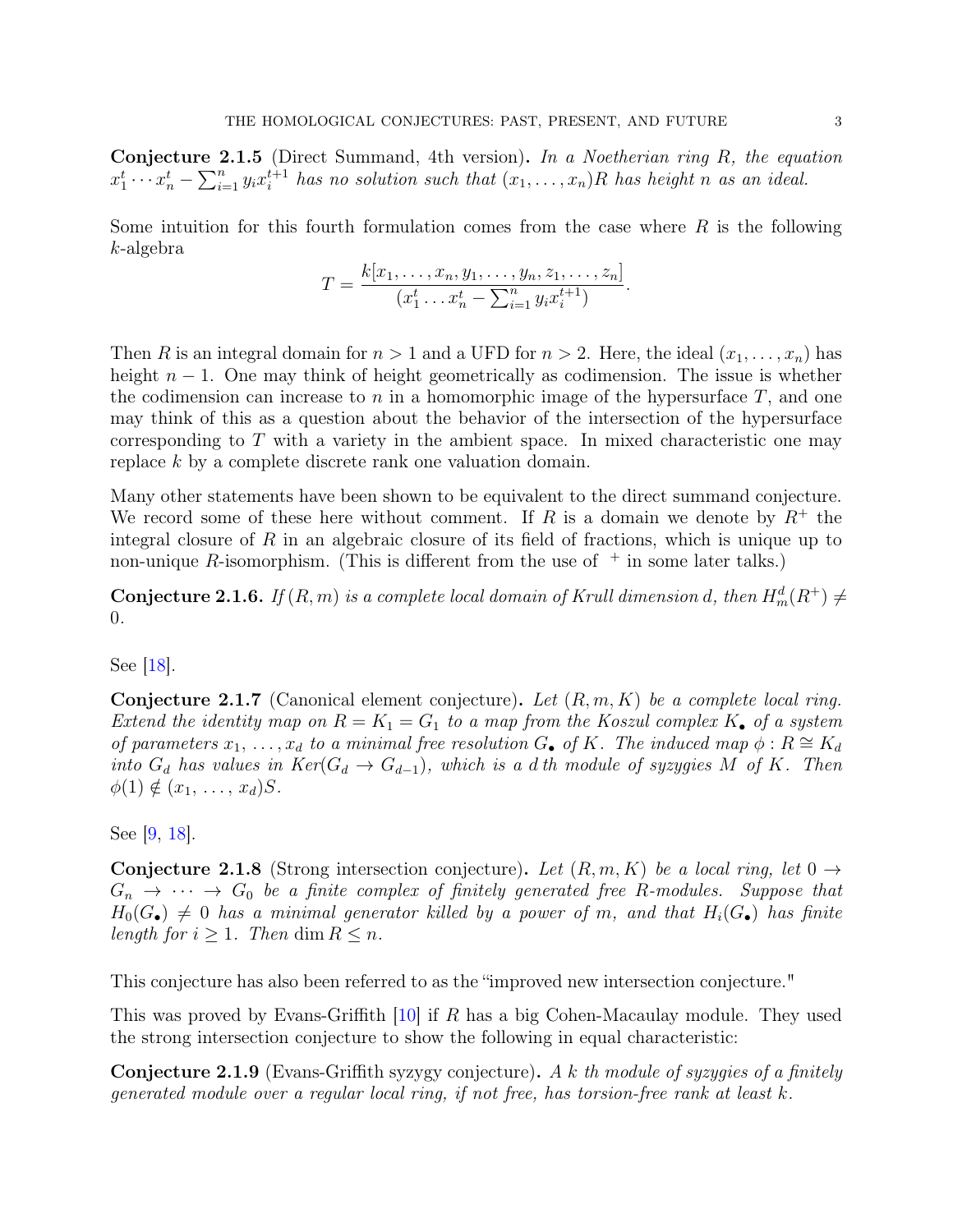In [\[18\]](#page-7-2) it is shown that the direct summand conjecture is equivalent to the canonical element conjecture and implies the strong intersection conjecture (and, therefore, the Evans-Griffith syzygy conjecture). Sankar Dutta [\[9\]](#page-7-8) showed that the strong intersection conjecture is equivalent to the canonical element conjecture and, hence, to the direct summand conjecture.

**Conjecture 2.1.10** (Descent of flatness for integral extensions). Let  $R \rightarrow S$  be an integral extension of a Noetherian ring R and let M be any R-module. If  $S \otimes_R M$  is S-flat, then M is R-flat.

This was conjectured by Raynaud-Gruson and shown equivalent to the direct summand conjecture by Ohi.

Of course, all of these conjectures are now theorems.

# 3. Peskine-Szpiro Conjectures

We now list seven conjectures studies by Peskine and Szpiro [\[23\]](#page-8-0). First, we fix some conventions.

Let  $(R, \mathfrak{m}_R, k)$  be a local Noetherian ring,  $M \neq 0$  a finitely generated R-module with pd  $M <$  $\infty$  (where pd denotes projective dimension over R), and  $N \neq 0$  another finitely generated R-module (with no assumptions on pd  $N$ ). Given a nonzero finitely generated module  $Q$  over R, we use dim Q to denote the Krull dimension of  $R/\text{Ann }Q$ . The following statements are all conjectures considered by Peskine and Szpiro. We note at once that (a), (e) and (f) all remain open at the time of this writing. The use of lettering agrees with that in the paper of Peskine and Szpiro, except for item (g). The grade of  $M \neq 0$  is the length of a maximal regular sequence on R in Ann  $M$ .

(a) dim  $M + \dim N \leq \dim R$  or  $\dim N \leq \dim R - \dim M$ .

(b) (M. Auslander) If  $x_1, \ldots, x_n \in \mathfrak{m}_R$  is a regular sequence on M, then it is a regular sequence on  $R$ .

(c) (M. Auslander's rigidity conjecture) If  $Tor_i(M,Q) = 0$  then  $Tor_i(M,Q) = 0$  for all  $j \geq i$ .

(d) (Intersection conjecture (now a theorem)) dim  $N \leq \text{pd } M$ .

- (e) dim  $N \leq$  grade M.
- (f) dim  $M$  + grade( $M$ ) = dim R.
- (g) (Bass's conjecture.) If N has finite injective dimension, then R is Cohen-Macaulay.

Note that (d) may viewed as generalization of Krull's principal ideal theorem, perhaps the first really deep theorem in the theory of Noetherian rings:

**Theorem 3.0.1** (Krull). If p is a minimal prime of a principal ideal  $(f) \subseteq R$  in a Noetherian ring R, then the height of  $\mathfrak{p}$  is  $\leq 1$ .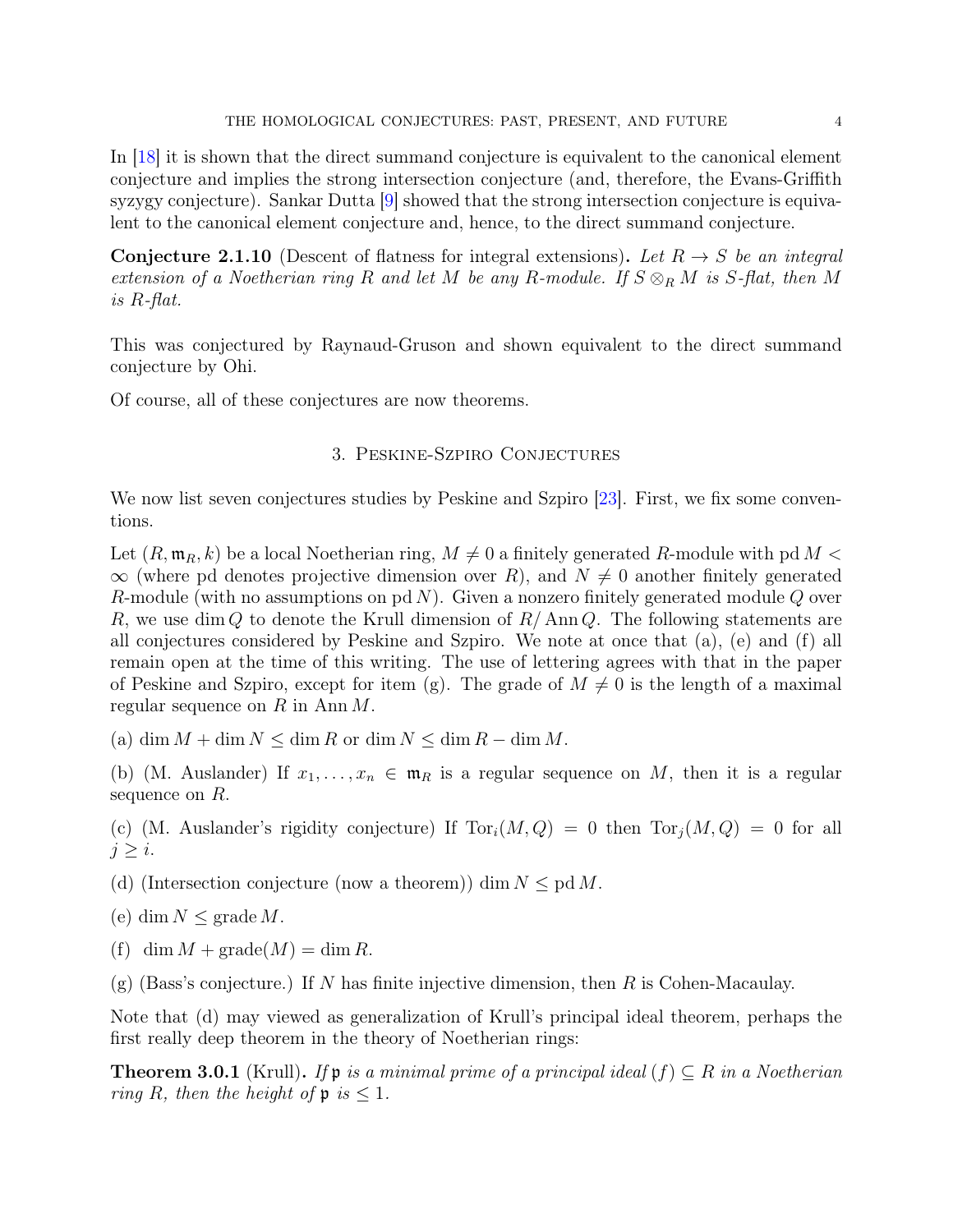This immediately reduces to the case where R is local: the height of  $\mathfrak p$  is then dim  $R_p$ . We

may also reduce at once to the case where  $R$  is a domain by killing a suitable minimal prime and to the case where  $f \neq 0$ . Then f is not a zerodivisor, and pd  $R/fR = 1$ . Taking  $M = R/fR$  and  $N = R$ , we see that in this case the statement in (d) is that dim  $R \leq 1$ , which means that (d) becomes Krull's principal ideal theorem.

From a geometric perspective, Krull's theoem says that every component of the intersection of a hypersurface with a variety of dimension d has dimension  $\geq d-1$ , which is an intersection theorem. This may help to explain why Peskine and Szpiro refer to (d) as "the intersection conjecture."

M. Auslander conjectured (c) and (b) and proved that  $(c) \implies (b)$ . His argument is intricate. Ray Heitmann proved that (c) is false in general in [\[13\]](#page-7-10). Note, however, that (c) is an open question if both M and N are assumed to have finite projective dimension.

Peskine-Szpiro proved that  $(e) \iff (a)+(f)$ , and that  $(e) \implies (d)$ , and  $(d) \iff (b)$ . They also showed that  $(d) \implies (g)$  (Bass's conjecture [\[5\]](#page-7-11)). Furthermore, they actually proved  $(d)$  in characteristic p and many equal characteristic 0 cases by reduction to characteristic p. This proved Bass's conjecture in the same cases. Later, in studying big Cohen-Macaulay modules [\[17\]](#page-7-1) I observed that by using Artin approximation on the ring structure, one can deduce (d) and (b) in general in equal characteristic 0 from the case of prime characteristic  $p > 0$ .

Paul Roberts, using the Fulton-MacPherson-Baum theory of localized Chern classes [\[11\]](#page-7-12) and, independently, H. Gillet and C. Soulé in [\[12\]](#page-7-13), using related ideas in K-theory, prove (d) (and, hence (b)) in the general case. Paul Roberts also proved the intersection theorem in a strengthened form (obtained by Peskine and Szpiro in [\[24\]](#page-8-1)) in equal characteristic 0 (without needing characteristic  $p > 0$  methods) the Grauert-Reimenschneider vanishing theorem. See [\[26,](#page-8-2) [27,](#page-8-3) [28,](#page-8-4) [29,](#page-8-5) [30\]](#page-8-6).

# 4. Big Cohen-Macaulay Modules and Algebras

First, an exercise:

**Exercise 4.0.1.** If  $x_1, \ldots, x_n$  is a regular sequence over an R-module M for some ring R, then

(1) 
$$
x_1^t \cdots x_n^t \in (x_1^{t+1}, \ldots, x_n^{t+1}),
$$
 and  
\n(2) If  $u \in M \setminus (x_1, \ldots, x_n)M$ , then  
\n $x_1^t \cdots x_n^t u \notin (x_1^{t+1}, \ldots, x_n^{t+1})M$ 

Here, M need not be finitely generated.

This shows that a module-finite local extension  $R \to S$  with R regular splits if the image of a regular system of parameters in R is a regular sequence on some  $S$ -module  $M$ .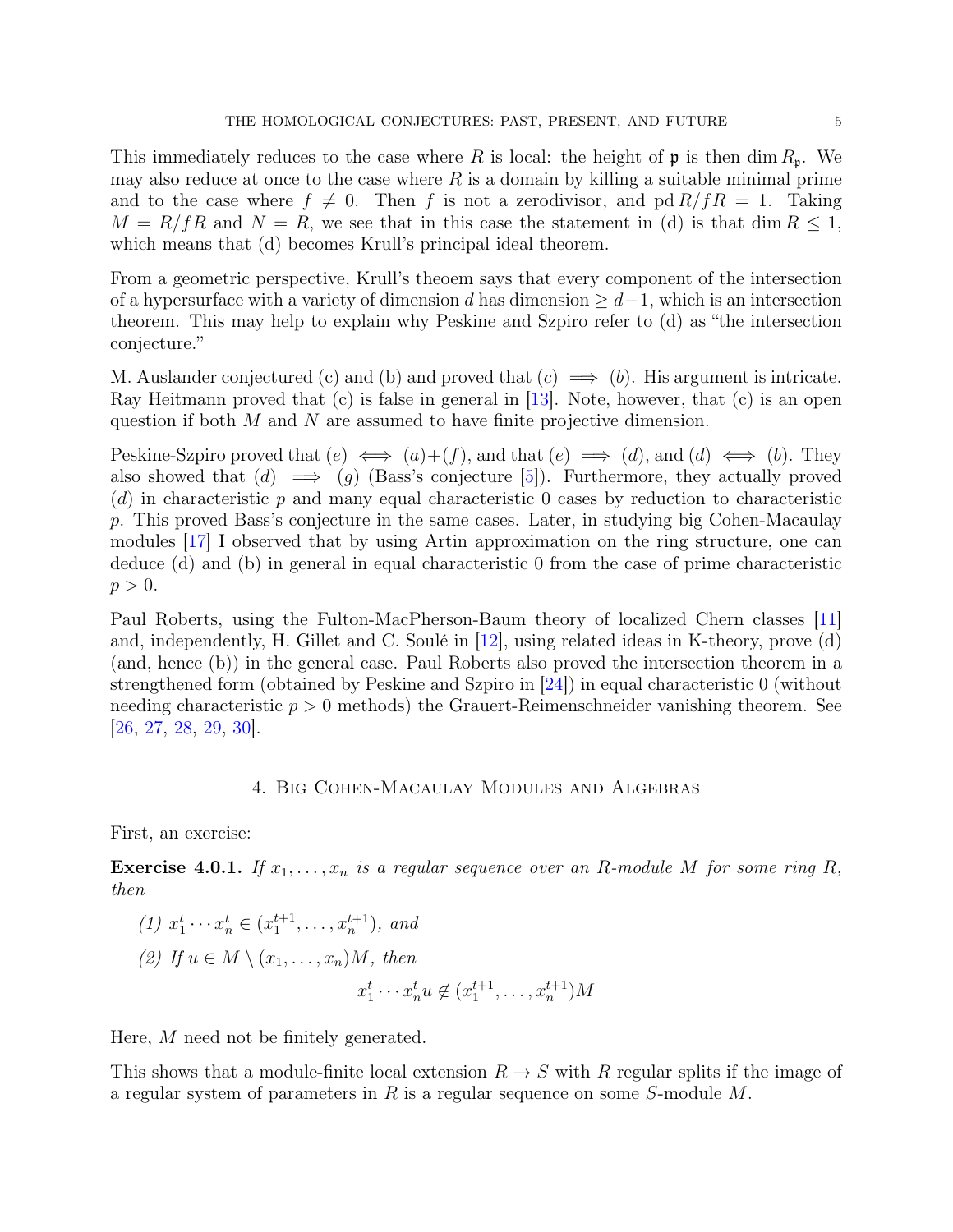Thus, one wants to show that every local ring S has a "big Cohen-Macaulay module," i.e., a module M such that a system of parameters for  $S$  is a regular sequence on  $M$ . The existence of big Cohen-Macaulay modules for all complete local domains implies both the direct summand conjecture and the intersection conjecture. Note that if  $M$  is such that one system of parameters for R is a regular sequence, then every system of parameters of R is a regular sequence on the m-adic completion of M: see [\[4\]](#page-7-14). When this condition is satisfied, M is called a *balanced* big Cohen-Macaulay module.

I showed big Cohen-Macaulay modules exist in characteristic p in the early 1970s, as well as in equal characteristic 0, by reduction to characteristic  $p$ , utilizing the idea of applying Artin approximation to the ring structure as well as to solving certain systems of equations. See [\[19\]](#page-7-3).

If  $R \to S$  is a local map of complete local integral domains, one would like to know that there exists  $B$ , a big Cohen-Macaulay algebra over  $R$ , and  $C$ , a big Cohen-Macaulay algebra over S, with a map  $B \to C$  such that



commutes. This is referred to as the existence of "weakly functorial" big Cohen-Macaulay algebras.

In fact, if R is a complete local integral domain in characteristic  $p > 0$ , then define  $R^+$  to be the integral closure of  $R$  in the algebraic closure of the fraction field of  $R$ , which is unique up to non-unique isomorphism. (This notation differs from the use of  $+$  in some later talks in this workshop.) It was shown by Craig Huneke and myself that this is a big Cohen-Macaulay algebra, and that  $R \mapsto R^+$  is weakly functorial in the sense that there is a diagram



and from this it follows as well that weakly functorial big Cohen-Macaulay algebras exist for maps of complete local domains containing the rationals as well, by reduction to prime characteristic  $p > 0$ . See

In recent work, Ray Heitman and Linquan Ma [\[15\]](#page-7-15) proved many cases of the existence of weakly functorial Cohen-Macaulay algebras, and Yves André [\[3\]](#page-7-16) has recently settled the general case.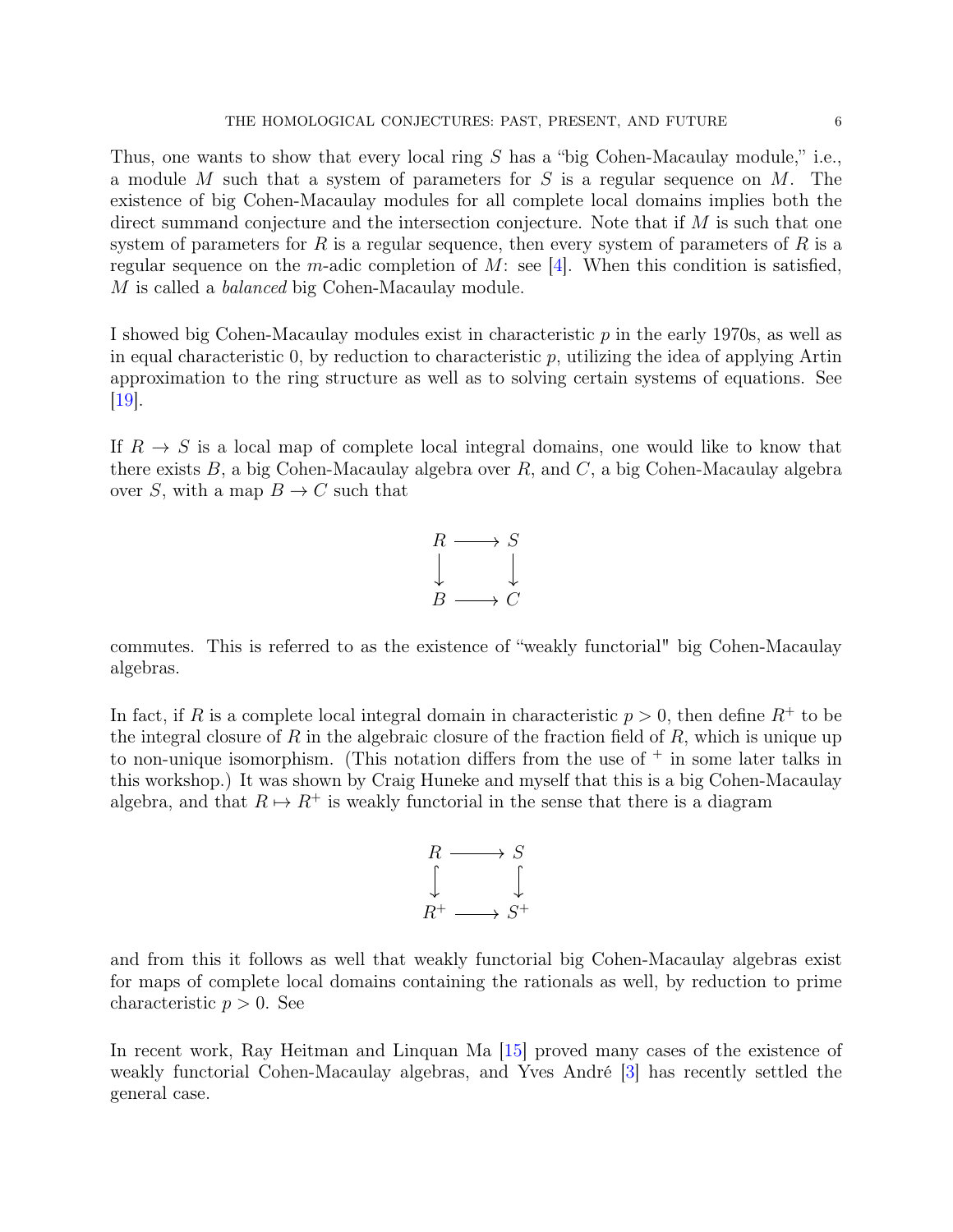### 5. The vanishing conjecture for maps of Tor

The following result was proved by Craig Huneke and myself in equal characteristic (first using tight closure and reduction to characteristic  $p > 0$ , and later using the Cohen-Macaulay property of  $R^+$  for the characteristic p case in [\[21\]](#page-8-7)).

André's recent result [\[3\]](#page-7-16) yields this conjecture in general.

**Conjecture 5.0.1** (vanishing conjecture for maps of Tor). Let  $A \rightarrow R \rightarrow S$  be maps of Noetherian rings, where A and S are regular and R is module-finite and torsion-free over A. Then for every A-module M, the map  $Tor_i^A(M, R) \to Tor_i^A(M, S)$  is 0 for all  $i \geq 1$ .

This implies both the direct summand conjecture and the statement that direct summands of regular rings are Cohen-Macaulay, a generalization of the result of [\[22\]](#page-8-8). The fact that direct summands of regular rings are Cohen-Macaulay already follows from the recent work of Heitman and Ma [\[15\]](#page-7-15), which depends on the equivalence of the vanishing conjecture for maps of Tor with the strong direct summand conjecture of Ranganathan (the equivalence is proved in [\[25\]](#page-8-9)), as well as from the more recent work of André) [\[3\]](#page-7-16), and therefore is in a position of great importance among the homological conjectures. All of these conjectures are now theorems.

#### 6. Serre multiplicities

Serre [\[31\]](#page-8-10) defined an intersection multiplicity for finitely generated modules  $M, N \neq 0$  over a regular local ring  $(R, m, K)$  such that  $\ell(M \otimes_R N)$  is finite (i.e., the intersection of the supports of M and N is  $\{m\}$  as follows:

$$
\chi(M, N) := \sum_{i=0}^{\dim R} (-1) \ell \big( \operatorname{Tor}_i^R(M, N) \big).
$$

Serre proved that if  $\widehat{R}$  is formal power series over a discrete valuation ring or field (this will hold if R is equicharacteristic regular or mixed characteristic p regular and  $p \notin m^2$ ) then one has

- (a) dim  $M + \dim N \leq \dim R$ .
- (b) If dim  $M + \dim N < \dim R$  then  $\chi(M, N) = 0$ .
- (c) If dim  $M + \dim N = \dim R$  then  $\chi(M, N) > 0$ .

Serre also proved that (a) holds whenever  $R$  is regular local. Serre asserted that it is natural to conjecture that (b) and (c) are true for every regular local ring.

Paul Roberts and, independently, Gillet and Soulé, proved that (b) holds for all regular local rings. Gabber [\[6\]](#page-7-17) proved that  $\chi(M, N) \geq 0$  for all regular rings using results of de Jong [\[8\]](#page-7-18) on alterations. But (c) remains an open question for ramified regular local rings in dimension  $\geq 5$ .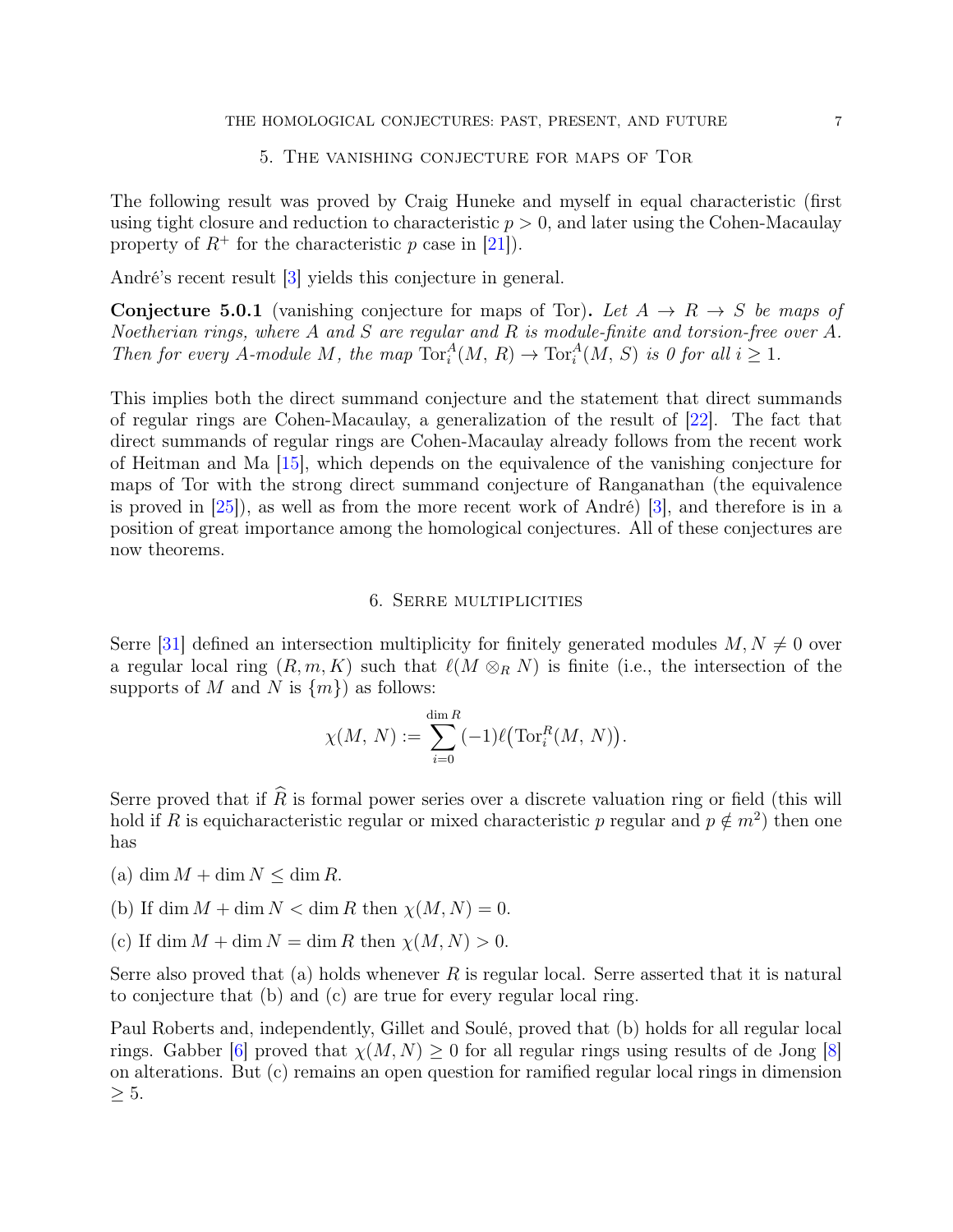## 7. Open questions

As already mentioned, part (c) in the preceding section is open in general for ramified regular local rings, i.e. mixed characteristic  $p$  regular local rings such that  $p$  is in the square of the maximal ideal. It would follow if one had the existence of faithful finitely generated Cohen-Macaulay modules over complete local domains, but this remains open in dimension 3 and higher in all characteristics. The conjectures (a), (e), and (f) considered by Peskine and Szpiro remain open in all characteristics. The characterization of Noetherian domains that are splinters is an open question both in characteristic  $p > 0$  and in mixed characteristic. In characteristic p, it may be that splinters coincide with weakly  $F$ -regular rings (rings in which every ideal is tightly closed): this is true if the ring is Gorenstein and in several other special cases. A great deal remains to be done.

#### **REFERENCES**

- <span id="page-7-4"></span>[1] Y. André, La lemme d'Abhyankar perfectoide, preprint, 55 pp. arXiv:1609.00320 [math.AG] August 31, 2016.
- <span id="page-7-5"></span>[2] Y. André, La conjecture du facteur direct, preprint, 15 pp. arXiv:1609.00345 [math.AG] September 1, 2016.
- <span id="page-7-16"></span>[3] Y. André, Weak functoriality of Cohen-Macaulay algebras, preprint, 12pp. arXiv:1801.10010 [math.AC] January 30, 2018.
- <span id="page-7-14"></span>[4] J. Bartijn and J. R. Strooker, Modifications monomiales, Paul Dubreil and Marie-Paule Malliavin algebra seminar, 35th year (Paris, 1982), 192–217, Lecture Notes in Math. 1029, Springer, Berlin, 1983.
- <span id="page-7-11"></span>[5] H. Bass, On the ubiquity of Gorenstein rings, Math. Z. 82 (1963) 8–28.
- <span id="page-7-17"></span>[6] P. Berthelot, Altérations de variétes algébriques [d'après A. J. de Jong], Séminaire Bourbaki, 48ème année, n<sup>o</sup> 815, pp. 815–01 – 815–39.
- <span id="page-7-6"></span>[7] B. Bhatt, On the direct summand conjecture and its derived variant, preprint, 2018, arXiv: 1608.2v1 [math.AG].
- <span id="page-7-18"></span>[8] A. J. de Jong, Smoothness, semistability, and alterations, Publ. Math. I.H.E.S. 83 (1996) 51–93.
- <span id="page-7-8"></span>[9] S. P. Dutta, On the canonical element conjecture, Trans. Amer. Math. Soc. 299 (1987) 803–811.
- <span id="page-7-9"></span>[10] G. Evans and P. Griffith, The syzygy problem, Annals of Math. 114 (1981) 323–333.
- <span id="page-7-12"></span>[11] W. Fulton, Intersection Theory, Springer-Verlag, Berlin, 1984.
- <span id="page-7-13"></span>[12] H. Gillet and C. Soulé, K-théorie et nullité des multiplicités d'intersection, C. R. Acad. Sci. Paris Série I no. 3 t. 300 (1985) 71–74.
- <span id="page-7-10"></span>[13] R. C. Heitmann, A counterexample to the rigidity conjecture for rings, Bull. Amer. Math. Soc. New Series 29 (1993) 94–97.
- <span id="page-7-7"></span>[14] R. C. Heitmann, The direct summand conjecture in dimension three, Ann. of Math. (2) 156 (2002) 695–712.
- <span id="page-7-15"></span>[15] R. C. Heitmann and L. Ma, Big Cohen-Macaulay Algebras and the vanishing conjecture for maps of Tor in mixed characteristic, preprint, 2017, arXiv:1703.08281v1 [math.AC].
- <span id="page-7-0"></span>[16] M. Hochster, Contracted ideals from integral extensions of regular rings, Nagoya Math. J. 51 (1973) 25–43.
- <span id="page-7-1"></span>[17] M. Hochster, Topics in the homological theory of modules over commutative rings, C.B.M.S. Regional Conf. Ser. in Math. No. 24, Amer. Math. Soc., Providence, R.I., 1975.
- <span id="page-7-2"></span>[18] M. Hochster, Canonical elements in local cohomology modules and the direct summand conjecture, J. of Algebra 84 (1983) 503–553.
- <span id="page-7-3"></span>[19] M. Hochster, Homological conjectures and lim Cohen-Macaulay sequences, in Proceedings of the Conference on Homological and Computational Methods in Commutative Algebra (honoring Winfried Bruns, Cortona Italy, 2016), 2018.